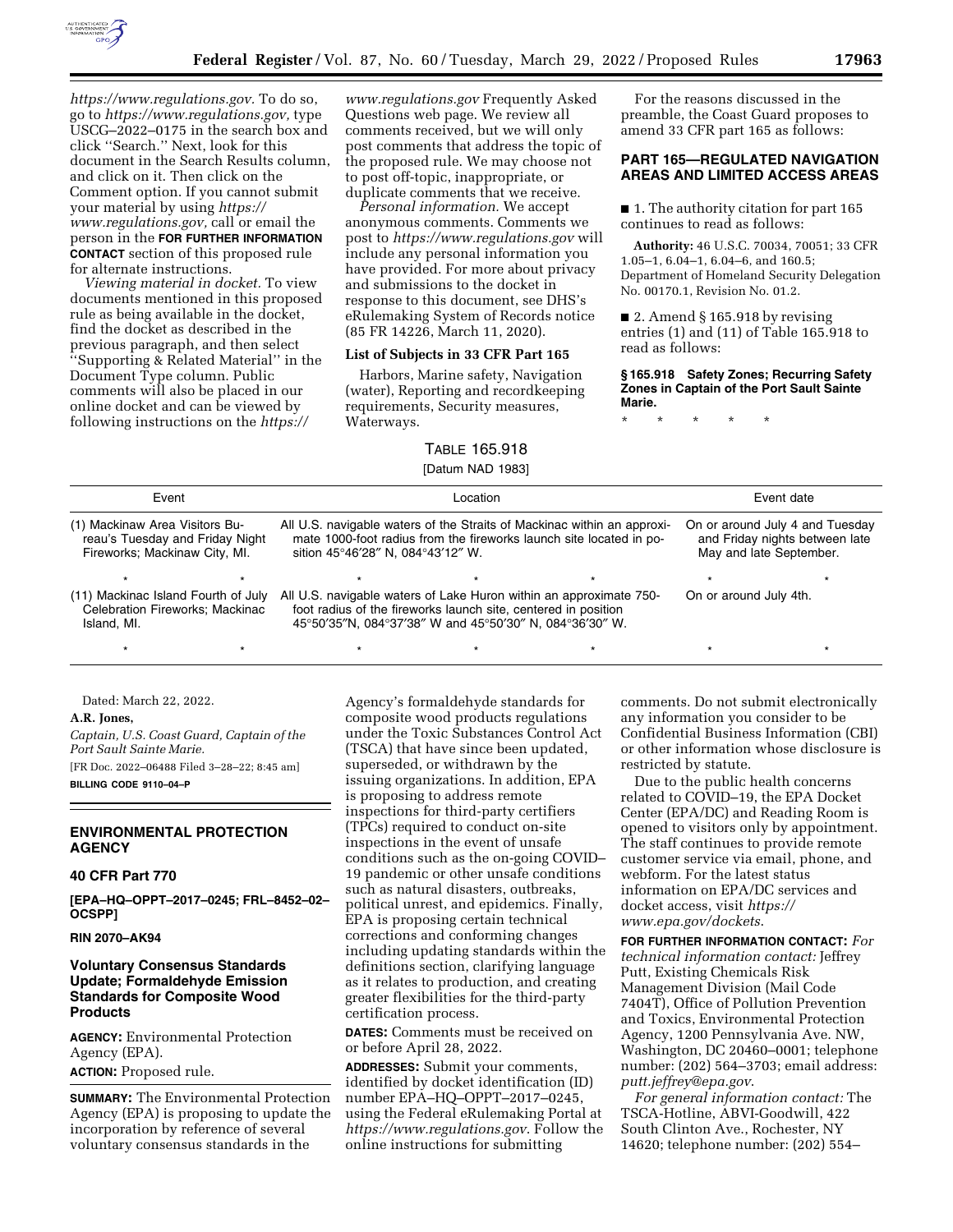1404; email address: *[TSCA-Hotline@](mailto:TSCA-Hotline@epa.gov) [epa.gov](mailto:TSCA-Hotline@epa.gov)*.

### **SUPPLEMENTARY INFORMATION:**

#### **I. Executive Summary**

### *A. Does this action apply to me?*

You may be affected by this proposed rule if you manufacture (including import), sell, supply, or offer for sale in the United States any of the following: Hardwood plywood, medium-density fiberboard, particleboard, and/or products containing these composite wood materials. You may also be affected by this proposed rule if you test or work with certification firms that certify such materials. The following list of North American Industrial Classification System (NAICS) codes is not intended to be exhaustive, but rather provides a guide to help readers determine whether this document applies to them. Potentially affected entities may include:

• Veneer, plywood, and engineered wood product manufacturing (NAICS code 3212).

- Manufactured home (mobile home) manufacturing (NAICS code 321991).
- Prefabricated wood building manufacturing (NAICS code 321992).
- Furniture and related product manufacturing (NAICS code 337).

• Furniture merchant wholesalers (NAICS code 42321).

• Lumber, plywood, millwork, and wood panel merchant wholesalers (NAICS code 42331).

• Other construction material merchant wholesalers (NAICS code 423390), *e.g.,* merchant wholesale distributors of manufactured homes (*i.e.,* mobile homes) and/or prefabricated buildings.

• Furniture stores (NAICS code 4421). • Building material and supplies

dealers (NAICS code 4441).

• Manufactured (mobile) home

dealers (NAICS code 45393). • Motor home manufacturing (NAICS code 336213).

• Travel trailer and camper

manufacturing (NAICS code 336214). • Recreational vehicle (RV) dealers

(NAICS code 441210).

• Recreational vehicle merchant wholesalers (NAICS code 423110).

• Engineering services (NAICS code 541330).

• Testing laboratories (NAICS code 541380).

• Administrative management and general management consulting services (NAICS code 541611).

• All other professional, scientific, and technical services (NAICS code 541990).

• All other support services (NAICS code 561990).

• Business associations (NAICS code 813910).

• Professional organizations (NAICS code 813920).

If you have any questions regarding the applicability of this action, please consult the technical person listed under **FOR FURTHER INFORMATION CONTACT**.

*B. What is the Agency's authority for taking this action?* 

EPA is proposing this rule pursuant to the authority in section 601 of TSCA, 15 U.S.C. 2697 relating to formaldehyde emission standards for composite wood products.

# *C. What action is the Agency taking?*

The Agency is proposing to take the following actions:

1. Update Incorporation-By-Reference (IBR) for Certain Voluntary Consensus Standards

EPA is proposing to update the IBR of certain voluntary consensus standards in 40 CFR 770.99 to reflect the most recent editions of those standards issued by the relevant standards organizations. The relevant standards organizations updated these standards after EPA incorporated them in 40 CFR 770.99. The proposed rule would require regulated entities to adhere to the updated editions of the voluntary consensus standards when complying with the requirements of 40 CFR part 770. These amendments are further explained in Unit II.B.

2. Conform Voluntary Consensus Standards in Scope and Definitions

As a result of the proposed list of updated standards in Unit II.B., EPA is proposing to update 40 CFR 770.1 and 770.3 to reflect the current standards that are proposed to be incorporated by reference in 40 CFR 770.99.

3. Increase Flexibility for TPC Certification Process

EPA is also proposing revisions at 40 CFR 770.7, subsections  $(a)(5)(i)(A)$ ,  $(c)(1)(iii), (c)(2)(v),$  and  $(c)(4)(i)(F).$ These proposed changes add mention of section 6.2.2 under ISO/IEC 17065:2012(E). The addition of section 6.2.2 under ISO/IEC 17065:2012(E) would allow TPCs to utilize external evaluation resources, such as contracting out inspections to a third party in order to complete the certification process in which TPCs certify that the products are TSCA Title VI compliant. Under ISO/IEC 17065:2012(E), the requirements for the certification process under section 6.2.2 are the same as section 6.2.1, which

involves an internal certification process. Adding section 6.2.2 would give TPCs flexibility to choose to contract out inspections to a third party to satisfy the requirements in 40 CFR 770.7 to conduct inspections of composite wood products.

### 4. Address Remote Inspections in Limited Circumstances

Additionally, EPA is proposing to address remote inspections for thirdparty certifiers under subsections  $(c)(4)(i)(G)$  and  $(c)(4)(viii)(A)(3)$  under 40 CFR 770.7, as well as 40 CFR 770.15, subsection (c)(1)(viii) in certain circumstances. During the COVID–19 pandemic, EPA provided its regulatory interpretation that TPCs could conduct remote inspections via video teleconference to satisfy the requirements of 40 CFR 770.7(c)(4)(i)(F) and 770.15(c)(1)(viii) and allowed TPCs to work with the panel producer quality control managers at the time of the remote inspection to select, package, sign, and ship the TPC panels/samples for the quarterly test according to 40 CFR 770.20(c). EPA is proposing to amend the part 770 regulation to reflect its regulatory interpretation that TPCs may conduct the required initial on-site inspection or quarterly inspections and sample collections remotely when in person, on-site inspections are temporarily impossible because of unsafe conditions caused by natural disasters, health crises, or political unrest. These amendments are further explained in Unit II.B.3.

5. Improve Regulatory Consistency Through Technical Corrections

Furthermore, EPA is proposing to clarify data requirements for emission standards under 40 CFR 770.17(c)(2) and 770.18(d)(2). Under these sections, EPA proposes to add language that clarifies the requirements for testing data for no added formaldehyde-based resins and ultra-low-emitting formaldehyde resins. The clarification states that that for NAF based exemptions ninety percent of the three months of routine quality control testing data and the results of the one primary or secondary method test must be shown to be no higher than 0.04 ppm. For ULEF based exemptions, the clarification states that ninety percent of six months of routine quality control testing data and the results of two quarterly primary or secondary method tests must be shown to be no higher than a ULEF-target value of 0.04 ppm. This proposal would fully align with the California Air Resource Board (CARB) quality control data under section 93120.3 of title 17 of the California Code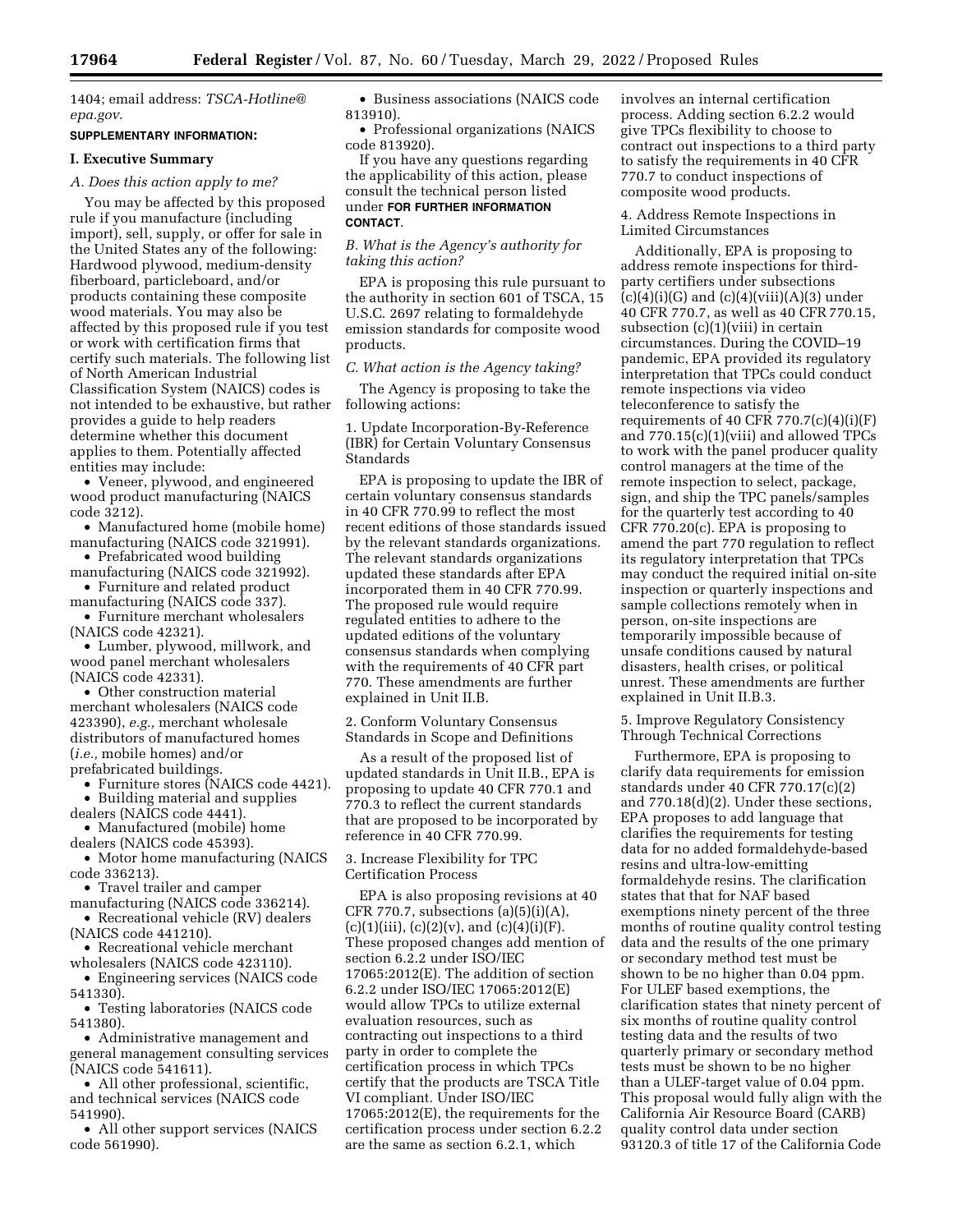of Regulations (the Airborne Toxic Control Measure to Reduce Formaldehyde Emissions from Composite Wood Products rule, or the ATCM) (Ref. 3) to create better consistency.

Additionally, EPA is proposing several technical corrections under 40 CFR 770.20. Under 40 CFR 770.20(a)(1), EPA proposes to clarify the period in which panels must be tested after their production. This clarification aligns with language in 40 CFR  $770.20(c)(3)$ and CARB section 93120.12 Appendix 3(d)(1) under the ATCM rule. Finally, under 40 CFR 770.20(d)(1)(iii), EPA is proposing that equivalence determinations be included to align with CARB requirements under 93120.9(a)(2)(B)(5) of the ATCM rule. These technical corrections are further explained in Unit II.B.

### *D. Why is the Agency taking this action?*

The Agency is proposing this action to adopt several voluntary consensus standards for incorporation by reference at 40 CFR 770.99. This rulemaking would update several voluntary consensus standards under 40 CFR 770.99 to their current editions to address outdated, superseded, and withdrawn standards that have been updated between 2019 and 2021. These new updates are needed because outdated versions may not be used by industry and have been replaced by these new standards. EPA is proposing to update these voluntary consensus standards to reflect the current editions that could be in use by regulated entities and industry stakeholders in the future. EPA believes that this action is warranted to facilitate regulated entities using the most up to date voluntary consensus standards to comply with the regulation at 40 CFR part 770.

EPA is also proposing to address remote inspections for third-party certifiers because of unsafe conditions such as the on-going COVID–19 pandemic or other unsafe conditions such as natural disasters, outbreaks, political unrest, and epidemics. The proposed remote inspections are designed to allow inspectors flexibility to comply with TSCA Title VI regulations and regional emergency declarations.

Furthermore, EPA is proposing several technical corrections to better align with CARB requirements. These technical corrections include the timing of panel testing after production, equivalency determinations, and the third-party certification process. Alignment with CARB allows EPA's TSCA Title VI program and CARB's ATCM program to work in tandem with

one another in order to create an effective and efficient formaldehyde emissions regulatory system. These corrections also would result in less burden on industry working or seeking to work in either or both the California and U.S. markets.

# *E. What are the incremental economic impacts?*

EPA anticipates no additional costs to stakeholders associated with this notice of proposed rulemaking for updated standards. This is a routine action that updates voluntary consensus standards referenced in the incorporation by reference section of the regulation at 40 CFR part 770 to address updated, superseded, and withdrawn versions of the referenced standards. Additionally, regulatory language added to address remote inspections for TPCs to conduct the required on-site inspections and sample collections are also expected to result in no additional costs as this language is intended to codify practices that are currently on-going due to the COVID–19 pandemic.

## *F. What should I consider as I prepare my comments for EPA?*

### 1. Submitting CBI

Do not submit this information to EPA through *regulations.gov* or email (see the above **ADDRESSES** section for submitting comments either by mail or hand delivery). Clearly mark the part or all of the information that you claim to be CBI. For confidential information in a disk or CD–ROM that you mail to EPA, mark the outside of the disk or CD–ROM as CBI and then identify electronically within the disk or CD–ROM the specific information that is claimed as CBI. In addition to one complete version of the comment that includes information claimed as CBI, a copy of the comment that does not contain the information claimed as CBI must be submitted for inclusion in the public docket. Information so marked will not be disclosed except in accordance with procedures set forth in 40 CFR part 2.

2. Tips for Preparing Your Comments

When preparing and submitting your comments, see the commenting tips at *[https://www.epa.gov/dockets/](https://www.epa.gov/dockets/commenting-epa-dockets)  [commenting-epa-dockets.](https://www.epa.gov/dockets/commenting-epa-dockets)* 

### **II. Background**

#### *A. Regulatory Overview*

1. Formaldehyde Emission Standards for Composite Wood Products

The Formaldehyde Standards for Composite Wood Products Act of 2010 (Pub. L. 111–199) created Title VI of TSCA (15 U.S.C. 2697), established

emission standards for formaldehyde from composite wood products, and directed EPA to implement and enforce a number of provisions covering composite wood products. On December 12, 2016, EPA published a final rule (2016 final rule) (Ref. 1) to reduce exposure to formaldehyde emissions from certain wood products produced domestically or imported into the United States. EPA worked with CARB to help align the 2016 final rule with the ATCM to the extent EPA deemed appropriate and practical considering TSCA Title VI. By including provisions for laminated products, product-testing requirements, labeling, recordkeeping, and import certification, the 2016 final rule requires that hardwood plywood, medium-density fiberboard, and particleboard products sold, supplied, offered for sale, imported to, or manufactured in the United States be in compliance with the emission standards. The 2016 final rule also established a third-party certification program for laboratory testing and oversight of formaldehyde emissions from manufactured and/or imported composite wood products.

2. 2018 Voluntary Consensus Standards Amendment

On February 7, 2018, EPA published a final rule (Ref. 2) to update several voluntary consensus standards incorporated by reference at 40 CFR 770.99. These updates applied to emission testing methods and regulated composite wood product construction characteristics. Several of those voluntary consensus standards (*i.e.,*  technical specifications for products or processes developed by standard-setting bodies) were updated, superseded, and/ or withdrawn through the normal course of business by these bodies to take into account new information, technology, and methodologies.

## 3. 2019 Technical Issues Amendment

On August 21, 2019, EPA further amended 40 CFR part 770 (Ref. 4) (2019 final rule) to address certain technical issues. The 2019 final rule:

• Further aligned testing requirements with the CARB ATCM;

• Clarified provisions addressing non-complying lots and how those provisions apply to fabricators, importers, retailers, and distributors who are notified by panel producers that composite wood products they were supplied are found to be noncompliant after those composite wood products have been further fabricated into component parts or finished goods;

• Clarified that regulated composite wood products and finished goods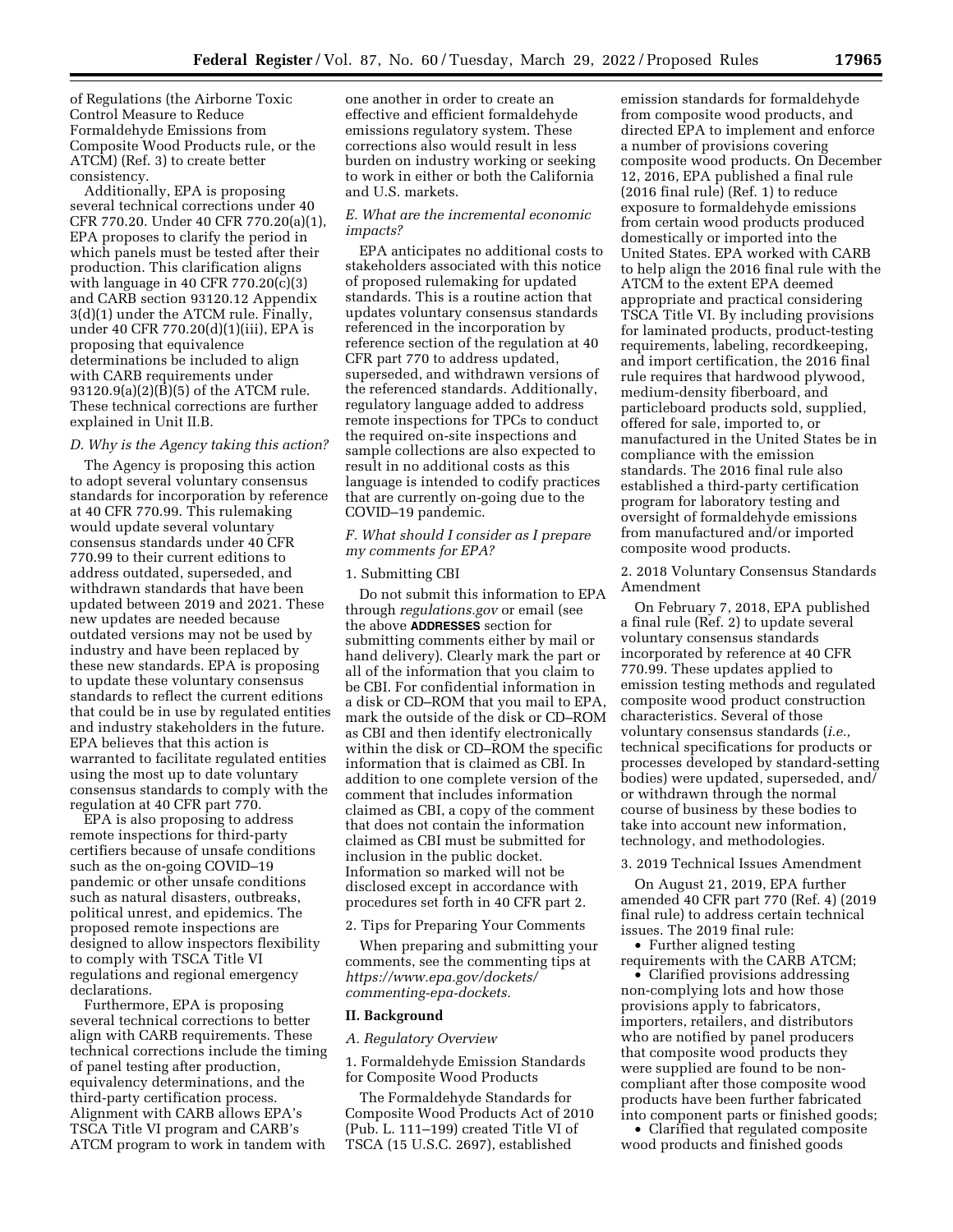containing composite wood products must be labeled at the point of manufacture or fabrication, and if imported, the label must be applied to the products as a condition of importation;

• Addressed TSCA Title VI ''manufactured-by'' date issues; and

• Updated two voluntary consensus standards that were incorporated by reference in 40 CFR 770.99.

## *B. Proposed Amendments*

1. Voluntary Consensus Standards IBR Update

## a. IBR Update

EPA is proposing to update the IBR of certain voluntary consensus standards in 40 CFR 770.99 to reflect the most recent editions of the following standards assembled by the American National Standards Institute (ANSI), the American Society for Testing and Materials (ASTM), the British Standards Institute (BSI), the International Organization for Standardization (ISO), the Japanese International Standards (JIS), and the National Institute of Standards and Technology (NIST):

i. American National Standard for Hardwood and Decorative Plywood (ANSI/HPVA HP–1–2020)

This standard was developed by the Hardwood Plywood and Veneer Association (HPVA) and approved through ANSI. The ANSI/HPVA standard details the specific requirements for all face, back, and inner ply grades of hardwood plywood as well as formaldehyde emission limits, moisture content, tolerances, sanding, and grade marking. ANSI/ HPVA last updated this standard on August 17, 2020 (Ref. 5). EPA proposes to update the version of the standard incorporated by reference in 40 CFR 770.99 from ANSI/HPVA HP–1–2016 to ANSI/HPVA HP–1–2020.

ii. Standard Specification for Establishing and Monitoring Structural Capacities of Prefabricated Wood I-Joists (ASTM D5055–19e1)

This standard was issued by ASTM and identifies procedures for establishing, monitoring, and reevaluating structural capacities of prefabricated wood I-joists, such as shear, moment, and stiffness. The specification also provides procedures for establishing common details and itemizes certain design considerations specific to wood I-joists. The ASTM standard was last updated in January 2020 (Ref. 6). EPA proposes to update the version of the standard incorporated by reference in 40 CFR 770.99 from ASTM D5055–16 to ASTM D5055–19e1.

iii. Standard Specification for Evaluation of Structural Composite Lumber Products (ASTM D5456–21e1)

This standard was issued by ASTM and describes initial qualification sampling, mechanical and physical tests, analysis, and design value assignments. The standard includes requirements for a quality-control program and cumulative evaluations to ensure maintenance of allowable design values for the product. The ASTM standard was last updated in June 2021 (Ref. 7). EPA proposes to update the version of the standard incorporated by reference in 40 CFR 770.99 from ASTM D5456–14b to ASTM D5456–21e1.

iv. Wood-Based Panels—Determination of Formaldehyde Release—Part 3: Gas Analysis Method (BS EN ISO 12460– 3:2020)

This standard was approved through ISO, the European Committee for Standardization (CEN), and BSI and describes a procedure for determination of accelerated formaldehyde release from wood-based panels. The standard was last updated on October 31, 2020 (Ref. 8). EPA proposes to update the version of the standard incorporated by reference in 40 CFR 770.99 from BS EN ISO 12460–3:2015(E) to BS EN ISO 12460–3:2020. EPA would replace the source for BS EN ISO 12460–3:2020 from the European Committee for Standardization (CEN) to the British Standards Institution (BSI). EPA would also replace the source for BS EN ISO 12460–5:2015 E from CEN to BSI in 40 CFR 770.99, although there are no updates to the standard itself and the previous IBR approval for the section in which this standard appears (*i.e.,* 40 CFR 770. 20(b)) would remain unchanged.

v. Wood-Based Panels—Determination of Formaldehyde Release—Part 3: Gas Analysis Method (ISO 12460–3:2020)

This standard was approved through ISO and describes a procedure for determination of accelerated formaldehyde release from wood-based panels. The standard was last updated in October 2020 (Ref. 9). EPA proposes to include this new standard to incorporate by reference in 40 CFR 770.99 since ISO 12460–3:2020 is identical to BS EN ISO 12460–3:2020. To avoid potential confusion by regulated stakeholders, EPA is proposing to include this ISO standard as well as the BS EN ISO 12460–3:2020 so that each manufacturer may choose

which standard to use in each respective country.

vi. Determination of the Emission of Formaldehyde From Building Boards— Desiccator Method (JIS A 1460:2021)

This standard was approved through the Japanese Industrial Standards and describes a method for testing formaldehyde emissions from construction boards by measuring the concentration of formaldehyde absorbed in distilled or deionized water from samples of a specified surface area placed in a glass desiccator for 24 hours. The JIS standard was last updated in February 2021 (Ref. 10). EPA proposes to update the version of the standard incorporated by reference in 40 CFR 770.99 from JIS A 1460:2015(E) to JIS A 1460:2021.

## vii. Structural Plywood (PS–1–19)

This standard was issued by NIST and describes the principal types and grades of structural plywood, covering the wood species, veneer grading, adhesive bonds, panel construction and workmanship, dimensions and tolerances, marking, moisture content and packaging of structural plywood intended for construction and industrial uses. Test methods to determine compliance and a glossary of trade terms and definitions are included, as is a quality certification program involving inspection, sampling, and testing of products identified as complying with this standard by qualified testing agencies. The NIST standard was last updated on December 1, 2019 (Ref. 11). EPA proposes to update the version of the standard incorporated by reference in 40 CFR 770.99 from PS–1–09 to PS– 1–19.

viii. Performance Standard for Wood-Based Structural-Use Panels (PS–2–18)

This standard was issued by NIST and covers performance requirements, adhesive bond performance, panel construction and workmanship, dimensions and tolerances, marking, and moisture content of structural-use panels, such as plywood, waferboard, oriented strand board, structural particle board, and composite panels. The standard includes test methods, a glossary of trade terms and definitions, and a quality certification program involving inspection, sampling, and testing of products for qualification under the standard. The NIST standard was last updated in March 2019 (Ref. 12). EPA proposes to update the version of the standard incorporated by reference in 40 CFR 770.99 from PS–2– 10 to PS–2–18.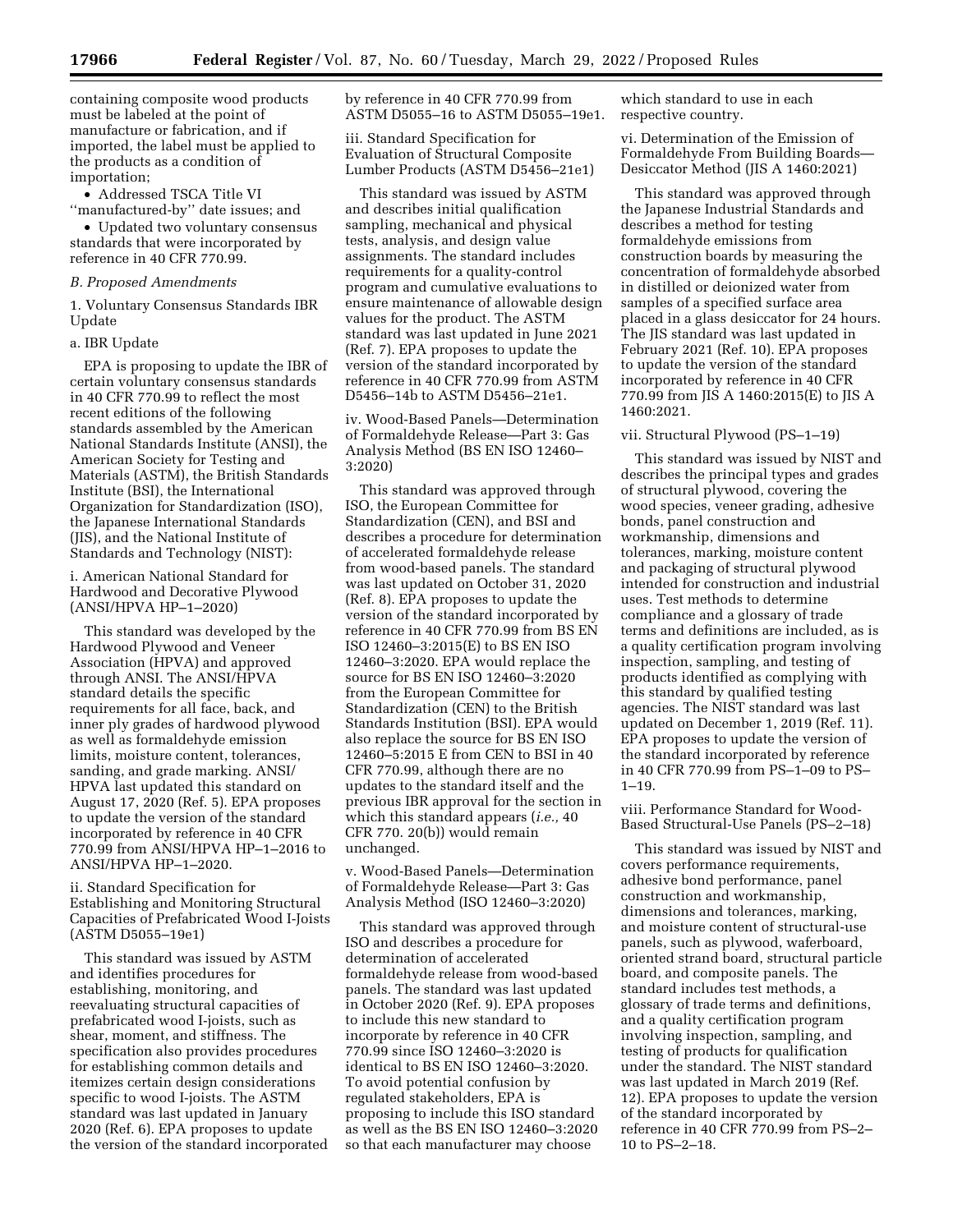EPA will initiate additional noticeand-comment rulemaking when necessary to reflect any future changes to voluntary consensus standards incorporated by reference in 40 CFR 770.99.

b. Public Access to Voluntary Consensus Standards

## i. ANSI/HPVA HP–1–2020

Copies of this standard may be purchased from the Decorative Hardwoods Association (formerly known as Hardwood Plywood and Veneer Association (HPVA)), 42777 Trade West Dr., Sterling, VA 20166, or by calling (703) 435–2900, or at *[https://](https://www.decorativehardwoods.org)  [www.decorativehardwoods.org.](https://www.decorativehardwoods.org)*  Relevant sections of HPVA standards referenced in this rule are also available for public review in read-only format in the Decorative Hardwood Association Reading Room at *[https://](https://www.decorativehardwoods.org/sites/default/files/2022-01/ansi-hpva-hp-1-2020.pdf) [www.decorativehardwoods.org/sites/](https://www.decorativehardwoods.org/sites/default/files/2022-01/ansi-hpva-hp-1-2020.pdf)  [default/files/2022-01/ansi-hpva-hp-1-](https://www.decorativehardwoods.org/sites/default/files/2022-01/ansi-hpva-hp-1-2020.pdf) [2020.pdf](https://www.decorativehardwoods.org/sites/default/files/2022-01/ansi-hpva-hp-1-2020.pdf)* only for the duration of the public comment period.

ii. ASTM D5055–19e1 and ASTM D5456–21e1

Copies of these materials may be obtained from ASTM International, 100 Barr Harbor Dr., P.O. Box C700, West Conshohocken, PA 19428–2959, or by calling (877) 909–ASTM, or at *[https://](https://www.astm.org) [www.astm.org.](https://www.astm.org)* ASTM standards referenced in this rule are also available for public review in read-only format in the ASTM Reading Room at *[https://](https://www.astm.org/epa.htm) [www.astm.org/epa.htm](https://www.astm.org/epa.htm)* only for the duration of the public comment period.

## iii. BS EN ISO 12460–3:2020

Copies of these materials may be obtained from BSI, 12950 Worldgate Dr., Suite 800, Herndon, VA 20170, or by calling (800) 862–4977, or at *[https://](https://www.bsigroup.com/) [www.bsigroup.com/.](https://www.bsigroup.com/)* This British Standard Institute standard is an adoption of EN ISO 12460–3:2020.

## iv. ISO 12460–3:2020

Copies of these materials may be obtained from the International Organization for Standardization, 1, ch. de la Voie-Creuse, CP 56, CH–1211, Geneve 20, Switzerland, or by calling +41–22–749–01–11, or at *[https://](https://www.iso.org) [www.iso.org.](https://www.iso.org)* ISO standards referenced in this rule are also available for public review in read-only format on the ANSI Standards Incorporated by Reference Portal at *<https://ibr.ansi.org/>*only for the duration of the public comment period.

### v. JIS A 1460:2021

Copies of these materials may be obtained from the Japanese Industrial Standards, 1–24, Akasaka 4, Minatoku, Tokyo 107–8440, Japan, or by calling +81–3–3583–8000, or at *[https://](https://www.jsa.or.jp) [www.jsa.or.jp.](https://www.jsa.or.jp)* 

## vi. PS 1–19 and PS 2–18

Electronic copies of these materials may be obtained from the NIST at no cost at: *[https://www.nist.gov.](https://www.nist.gov)* You may purchase printed copies of these materials from NIST by calling (800) 553–6847. You must have an order number to purchase a NIST publication. Order numbers may be obtained from the Public Inquiries Unit at (301) 975– NIST. Mailing address: Public Inquiries Unit, NIST, 100 Bureau Dr., Stop 1070, Gaithersburg, MD 20899–1070. In addition, you may also purchase printed copies of NIST publications from or from the U.S. Government Publishing Office (GPO) if you have a GPO stock number. GPO orders may be mailed to: U.S. Government Publishing Office, P.O. Box 979050, St. Louis, MO 63197–9000, placed by telephone at (866) 512–1800 (DC Area only: (202) 512–1800), or faxed to (202) 512–2104.

Copies of the standards identified in section II.B. of **SUPPLEMENTARY INFORMATION** have been placed in the rulemaking docket for this action. Due to the public health concerns related to COVID–19, the EPA Docket Center (EPA/DC) and Reading Room is open by appointment only. Visitors must complete docket material requests in advance and then make an appointment to retrieve them. The staff continues to provide remote customer service via email, phone, and webform. For the latest status information on EPA/DC services and docket access, visit *[https://](https://www.epa.gov/dockets) [www.epa.gov/dockets.](https://www.epa.gov/dockets)* If you have a disability and the format of any material on an EPA web page interferes with your ability to access the information, please contact EPA's Rehabilitation Act Section 508 (29 U.S.C. 794d) Program at *[https://www.epa.gov/accessibility/](https://www.epa.gov/accessibility/forms/contact-us-about-section-508-accessibility)  [forms/contact-us-about-section-508](https://www.epa.gov/accessibility/forms/contact-us-about-section-508-accessibility)  [accessibility](https://www.epa.gov/accessibility/forms/contact-us-about-section-508-accessibility)* or via email at *[section508@](mailto:section508@epa.gov) [epa.gov.](mailto:section508@epa.gov)* To enable us to respond in a manner most helpful to you, please indicate the nature of the accessibility issue, the web address of the requested material, your preferred format in which you want to receive the material (electronic format (ASCII, etc.), standard print, large print, etc.), and your contact information.

### 2. Technical Correction(s)

a. Conform Voluntary Consensus Standards in Scope and Definitions

As a result of the proposed list of updated standards in section II.B.1. of **SUPPLEMENTARY INFORMATION**, EPA is updating 40 CFR 770.1 and 770.3 to

reflect the current standards that are proposed to be incorporated by reference in 40 CFR 770.99.

b. Submission of Petitions Seeking the Initiation of a Rulemaking for Additional Exemptions for Laminated Products From the Definition of the Term ''Hardwood Plywood''

The proposed rule would update the address to which petitions and supporting materials, including any supporting materials that may contain CBI or other controlled unclassified information, should be submitted.

c. Timing of Panel Testing After Production

EPA is proposing a clarification under 40 CFR 770.20. Under 40 CFR 770.20(a)(1), EPA proposes to clarify the time period in which panels must be tested after their production. Based on feedback from CARB and industry, the clarifying language states that all panels must be tested in an unfinished condition prior to the application of a topcoat or finish and must occur not later than 30 calendar days after the samples were produced. This clarification was needed based on confusion between regulated entities as to when the 30-day window began. This language fully aligns with 40 CFR  $770.20(c)(3)$  as well as CARB section 93120.12 Appendix 3(d)(1) under the ATCM rule.

### d. Equivalency Determinations

Under 40 CFR 770.20(d)(1)(iii), equivalence determination corrections are included to address previous omissions. During the last voluntary consensus update in 2018 which revised the formaldehyde standards for composite wood products regulations, the acceptable intermediate and upper determinations were not included. Under  $770.20(d)(1)(iii)$ , the ASTM D6007–14 method (incorporated by reference, see 40 CFR 770.99) is considered equivalent to the ASTM E1333–14 method (incorporated by reference, see 40 CFR 770.99) if the following condition is met:  $\bar{X}$  + 0.88S ≤C. While a lower value of 0.026 was included, the intermediate and upper values were inadvertently omitted. This proposed update includes an intermediate value of 0.038 and an upper value of 0.052. These proposed changes correct an omission and fully align with CARB requirements under section 93120.9(a)(2)(B)(5) of the ATCM rule.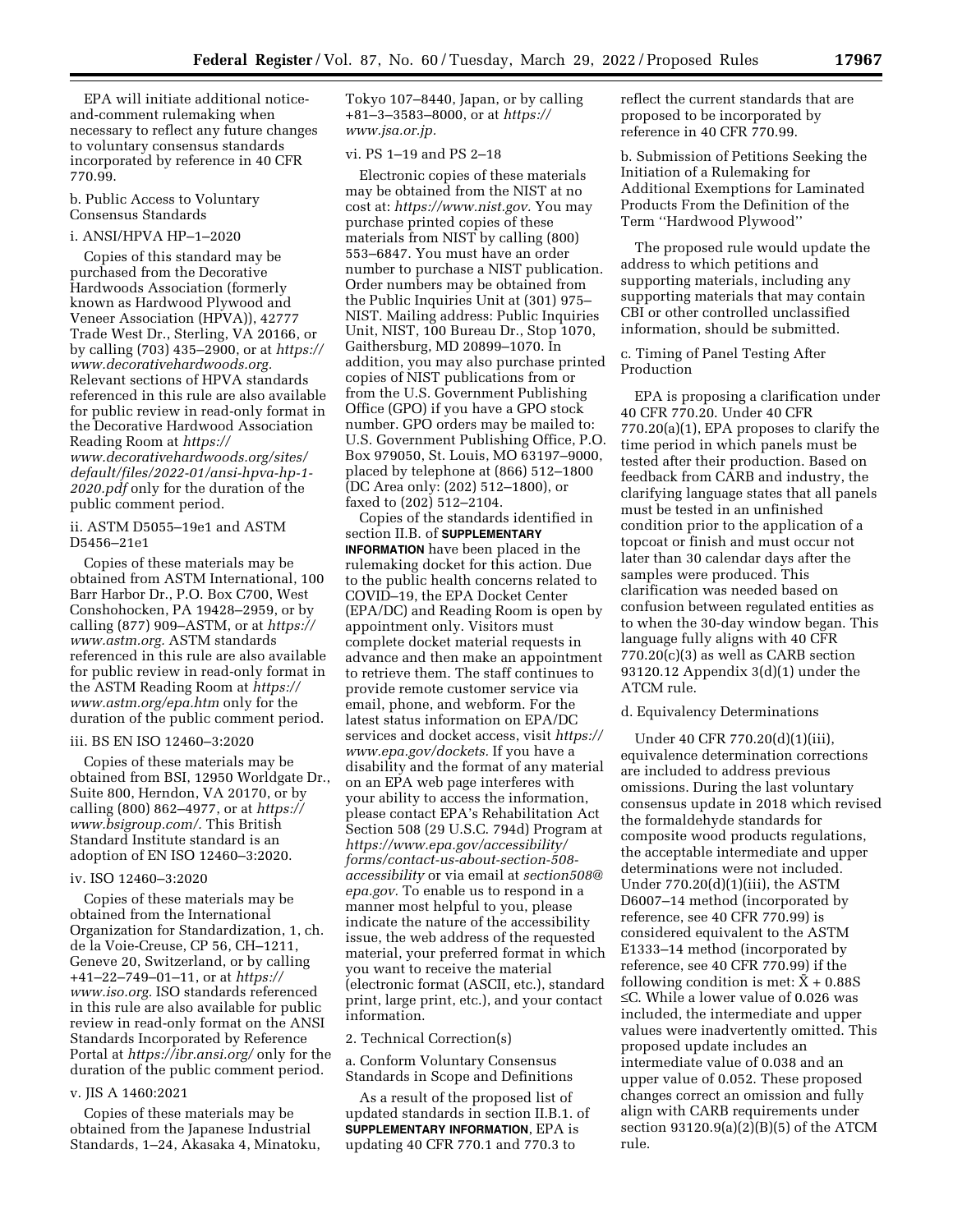e. Clarify Language for NAF and ULEF Based Exemptions

Under 40 CFR 770.17(c)(2) and  $770.18(d)(2)$ , EPA is proposing to clarify data requirements for emission standards submitted by TPCs. Under these sections, EPA proposes to add language that clarifies the requirements for testing data for no-added formaldehyde-based resins (NAF) and ultra-low-emitting formaldehyde resins (ULEF). The clarification states that for NAF based exemptions ninety percent of the three months of routine quality control testing data and the results of the one primary or secondary method test must be shown to be no higher than 0.04 ppm. For ULEF based exemptions, the clarification states that ninety percent of six months of routine quality control testing data and the results of two quarterly primary or secondary method tests must be shown to be no higher than a ULEF-target value of 0.04 ppm. This language would fully align with CARB quality control data under ATCM (Ref. 3) to create better consistency.

#### 3. Remote Inspections

During the COVID–19 global pandemic, some TPCs have been unable to travel to a composite wood product manufacturing panel producing facility to conduct the required on-site inspections and sample collections inperson. In response, EPA provided its regulatory interpretation that TPCs and panel producers can conduct these activities remotely (see *[https://](https://www.epa.gov/coronavirus/event-unsafe-conditions-geographic-area-would-prevent-third-party-certifier-tpc) [www.epa.gov/coronavirus/event-unsafe](https://www.epa.gov/coronavirus/event-unsafe-conditions-geographic-area-would-prevent-third-party-certifier-tpc)[conditions-geographic-area-would](https://www.epa.gov/coronavirus/event-unsafe-conditions-geographic-area-would-prevent-third-party-certifier-tpc)[prevent-third-party-certifier-tpc](https://www.epa.gov/coronavirus/event-unsafe-conditions-geographic-area-would-prevent-third-party-certifier-tpc)* for additional information). These remote inspections are designed to allow inspectors flexibility to comply with TSCA Title VI regulations and regional emergency declarations, without jeopardizing the inspector's health and wellbeing. The standard practice for a TPC providing certification services for composite wood panel producers remains that a TPC conducts in-person on-site inspections, which should resume as soon as possible when the unsafe conditions end.

EPA is proposing to amend 40 CFR 770.7 and 770.15(c) by adding an alternative to in-person, on-site inspections and sample collection for quarterly testing that would allow TPCs to perform these activities remotely via video teleconference when it is otherwise temporarily impossible to do so on-site and in person because of unsafe conditions caused by natural disasters, health crises, or political unrest. In addition to carrying out initial

and quarterly inspections remotely via video teleconference, the proposed rule would allow TPCs to work with the panel producer's quality control manager at the time of the remote inspection to select, package, sign, and ship the TPC panels/samples for the quarterly test according to 40 CFR 770.20(c). Under the proposed rule, when submitting the annual report required under 40 CFR  $770.7(c)(4)(viii)(A)$ , TPCs would also be required to identify each occurrence of an inspection that was performed remotely during each quarter and certify that a government entity identified the existence of unsafe conditions such as the on-going COVID–19 pandemic or other unsafe conditions such as natural disasters, outbreaks, political unrest, and epidemics at the time of each remote inspection.

### 4. Third Party Certification Process

Under 40 CFR 770.7(a)(5)(i)(A),  $(c)(1)(iii)$ ,  $(c)(2)(v)$ , and  $(c)(4)(i)(F)$ , section 6.2.2 under ISO/IEC 17065:2012(E) has been added. The addition of section 6.2.2 under ISO/IEC 17065:2012(E) would allow TPCs to utilize external evaluation resources, such as contracting out inspections to a third party, in order to complete the certification process. The requirements for the certification process under section 6.2.2 are the same as section 6.2.1 under ISO/IEC 17065:2012(E) which involves an internal certification process conducted by the TPC. Adding section 6.2.2 would give TPCs flexibility to choose to contract out inspections to a third party to satisfy the requirements in 40 CFR 770.7 to conduct inspections of composite wood products.

# *C. Rationale for Proposed Changes*

1. Voluntary Consensus Standards Update

EPA is proposing to update the incorporation by reference of certain voluntary consensus standards in 40 CFR 770.99 that have been updated, superseded, or withdrawn by the issuing organizations. These new standards are needed to reflect the most recent editions of those standards issued by the relevant standards organizations.

2. Technical Correction(s) for Regulatory Consistency

a. Submission of Petitions Seeking the Initiation of a Rulemaking for Additional Exemptions for Laminated Products From the Definition of the Term ''Hardwood Plywood''

This proposed amendment is intended to update the address and protect any CBI materials which may be submitted.

b. Timing of Panel Testing After Production

This proposed amendment is intended to reduce confusion between regulated entities as to when the 30-day window is to begin. The proposed language changes reflect conversations between CARB and EPA, and fully aligns with 40 CFR  $770.20(c)(3)$  as well as CARB section 93120.12 Appendix 3(d)(1) under the ATCM rule.

### c. Equivalency Determinations

This proposed amendment is intended to address a previous omission during the last rulemaking which occurred in 2018. These proposed changes correct an omission and fully align with CARB requirements under section 93120.9(a)(2)(B)(5) of the ATCM rule.

## d. Emission Standards

This proposed amendment is intended to address industry confusion about the exact timing and nature of the emission standards under 40 CFR 770.17(c)(2) and 770.18(d)(2) for NAF and ULEF based exemptions. The proposed amendment includes additional language that clarifies the requirements for such an exemption and fully aligns with CARB quality control data under the ATCM.

#### 3. Remote Inspections

This proposed amendment is intended to codify an Agency regulatory interpretation which was provided during the start of the COVID–19 global pandemic in early 2020 in order for inspectors to fulfill their obligations under TSCA Title VI regulations, while also remaining safe from infection (see *[https://www.epa.gov/coronavirus/event](https://www.epa.gov/coronavirus/event-unsafe-conditions-geographic-area-would-prevent-third-party-certifier-tpc)[unsafe-conditions-geographic-area](https://www.epa.gov/coronavirus/event-unsafe-conditions-geographic-area-would-prevent-third-party-certifier-tpc)[would-prevent-third-party-certifier-tpc](https://www.epa.gov/coronavirus/event-unsafe-conditions-geographic-area-would-prevent-third-party-certifier-tpc)*  for additional information).

## 4. Third-Party Certification Process

This proposed amendment is intended to increase flexibility for TPCs seeking to utilize external evaluation resources, such as contracting out inspections to a third party in order to complete the certification process. Because the requirements for the certification process under section 6.2.2 are the same as section 6.2.1 under ISO/ IEC 17065:2012(E), which involves an internal certification process conducted by the TPC, EPA believes that such a proposed change should be made.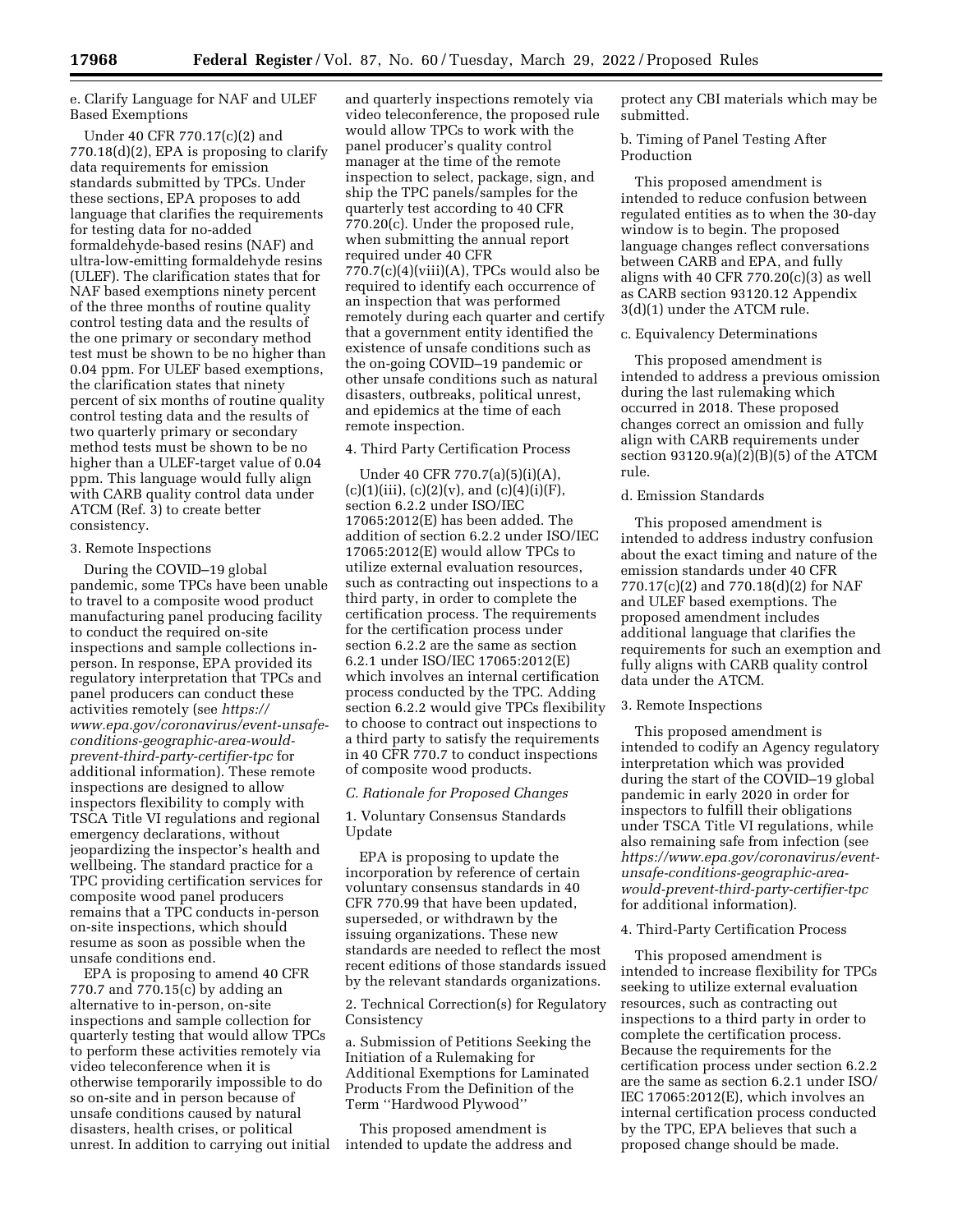## **III. Request for Comments**

When necessary, EPA intends to reflect any future changes to voluntary consensus standards incorporated by reference in 40 CFR 770.99 through additional notice-and-comment rulemaking. EPA is seeking public comment on all aspects of this proposed rule including comments on whether there are other standards that should be incorporated by reference or whether there are standards that should be removed from the regulations entirely. No susceptible population analysis was conducted for this proposed rulemaking given the routine nature of updating certain standards for this proposed rule. However, EPA is seeking public comment on ways the third-party certification process can be improved, either through the certification process directly or ways in which susceptible populations can be protected. Additionally, EPA is seeking public comment on the remote inspection process during unsafe conditions such as the on-going COVID–19 pandemic or other unsafe conditions such as natural disasters, outbreaks, political unrest, and epidemics. EPA is soliciting comment on alternative approaches that EPA should consider in place of reporting the occurrence of each remote inspection in the annual report. For example, EPA seeks comments on whether EPA should instead amend 40 CFR 770.7(c)(4)(vii) record requirements to include a self-certification statement that a government entity identified the existence of unsafe conditions in the area of a composite wood product manufacturing panel producer that would prevent the required quarterly or initial on-site inspections from being conducted in person in accordance with 40 CFR 770.7 $(c)(4)(i)(G)$  and that a given on-site inspection in such a scenario was conducted remotely. Finally, EPA is seeking comment on any of the proposed technical corrections to better align with CARB. EPA encourages all interested persons to submit comments on the issues identified in this proposed rule and to identify any other relevant issues as well. EPA requests that commenters making specific recommendations include supporting documentation where appropriate to facilitate the Agency's reasoned consideration of those recommendations.

## **IV. References**

The following is a list of the documents that are specifically referenced in this document. The docket includes these documents and other information considered by EPA,

including documents that are referenced within the documents that are included in the docket, even if the referenced document is not physically located in the docket. For assistance in locating these other documents, please consult the technical person listed under **FOR FURTHER INFORMATION CONTACT**.

- 1. EPA. Formaldehyde Emission Standards for Composite Wood Products. Final Rule. **Federal Register**. 81 FR 89674, December 12, 2016 (FRL–9949–90).
- 2. EPA. Voluntary Consensus Standards Update; Formaldehyde Emission Standards for Composite Wood Products. Final Rule. **Federal Register**. 83 FR 5340, February 7, 2018 (FRL–9972–68).
- 3. California Environmental Protection Agency Air Resources Board. Airborne Toxic Control Measure to Reduce Formaldehyde Emissions from Composite Wood Products. Final Regulation Order. April 2008.
- 4. EPA. Technical Issues; Formaldehyde Emission Standards for Composite Wood Products. Final Rule. **Federal Register**. 84 FR 43517, August 21, 2019 (FRL– 9994–47).
- 5. American National Standards Institute (ANSI)/Hardwood Plywood and Veneer Association (HPVA). American National Standard for Hardwood and Decorative Plywood, ANSI/HPVA HP–1–2020.
- 6. American Society for Testing and Materials (ASTM). ASTM D5055–19e1, Establishing and Monitoring Structural Capacities of Prefabricated Wood I-Joists.
- 7. ASTM. ASTM D5456–21e1, Evaluation of Structural Composite Lumber Products.
- 8. British Standards Institute (BSI). BS EN ISO 12460–3:2020, Wood-based Panels— Determination of Formaldehyde Release—Part 3: Gas Analysis Method.
- 9. International Organization for Standardization (ISO). ISO 12460– 3:2020, Wood-based Panels— Determination of Formaldehyde Release—Part 3: Gas Analysis Method.
- 10. Japanese Industrial Standards (JIS). JIS A 1460:2021, Determination of the Emission of Formaldehyde from Building Boards—Desiccator Method.
- 11. National Institute of Standards and Technology (NIST). PS 1–19, Structural Plywood.
- 12. NIST. PS 2–18, Performance Standard for Wood-Based Structural-Use Panels.

## **V. Statutory and Executive Order Reviews**

Additional information about these statutes and Executive Orders can be found at *[https://www2.epa.gov/laws](https://www2.epa.gov/laws-regulations/laws-and-executive-orders)[regulations/laws-and-executive-orders](https://www2.epa.gov/laws-regulations/laws-and-executive-orders)*.

*A. Executive Order 12866: Regulatory Planning and Review and Executive Order 13563: Improving Regulation and Regulatory Review* 

This action is not a significant regulatory action under Executive Order 12866 (58 FR 51735, October 4, 1993) and was therefore not submitted to the

Office of Management and Budget (OMB) for review under Executive Orders 12866 and 13563 (76 FR 3821, January 21, 2011).

## *B. Paperwork Reduction Act (PRA)*

This action does not impose any new information collection burden under the PRA, 44 U.S.C. 3501 *et seq.* Burden is defined in 5 CFR 1320.3(b). This action does not create any new reporting or recordkeeping obligations. OMB previously approved the information collection activities contained in the existing regulations and assigned OMB control number 2070–0185 (EPA ICR No. 2446.03).

## *C. Regulatory Flexibility Act (RFA)*

The Agency certifies that this action will not have a significant economic impact on a substantial number of small entities under the RFA, 5 U.S.C. 601 *et seq.* In making this determination, EPA concludes that the impact of concern is any significant adverse economic impact on small entities, and the Agency is certifying that this rule will not have a significant economic impact on a substantial number of small entities because the proposed rule would update incorporation by reference of voluntary consensus standards in 40 CFR part 770 by adopting the most current versions of those standards. The updated versions of the standards are substantially similar to the previous versions. EPA expects that many small entities are already complying with the updated versions of the proposed standards listed Unit II.B. This action would relieve these entities of the burden of having to also demonstrate compliance with outdated versions of these standards. This action also provides an amendment to the equivalence and correlation requirements at 40 CFR 770.20 that would reduce testing burdens without compromising the integrity of the data collected by panel producers and thirdparty certifiers to demonstrate compliance with the emission standards in the final rule. This action will reduce burden and allow greater flexibility for inspections of composite wood product producing mills. Additionally, this action provides clarifying language under 40 CFR 770.17 and 40 CFR 770.18 that would conform to current CARB language therefore easing the burden for regulated stakeholders in interpreting formaldehyde regulations. Finally, this action provides an amendment under ISO/IEC 17065:2012(E), section 6.2.2 which allows TPCs greater flexibility in conducting inspections in order to satisfy the requirements in 40 CFR 770.7. EPA believes this added flexibility will reduce burdens for TPCs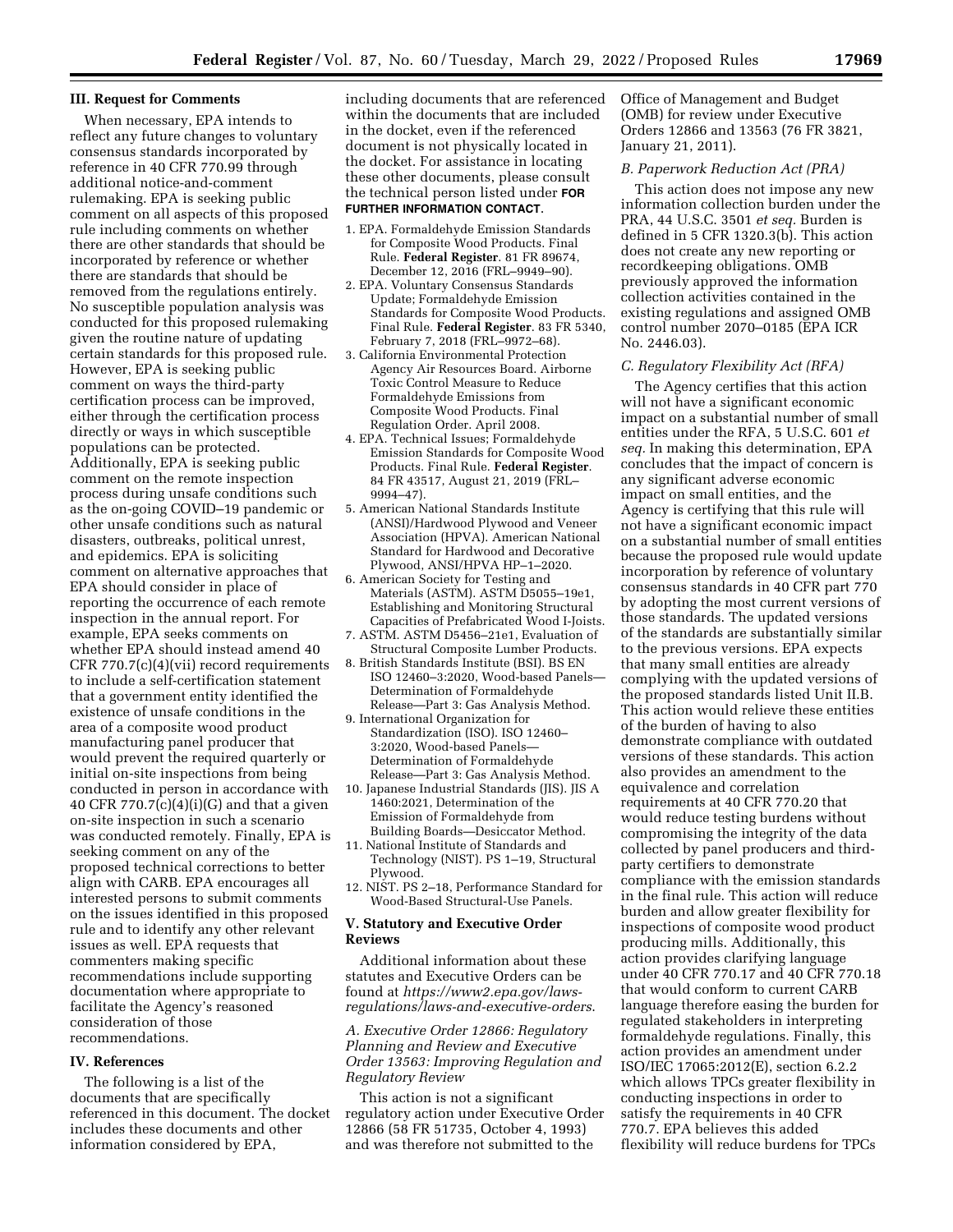during the inspection of composite wood products. These actions will relieve or have no net regulatory burden for directly regulated small entities.

# *D. Unfunded Mandates Reform Act (UMRA)*

This action does not contain any unfunded mandate as described in UMRA, 2 U.S.C. 1531–1538, and does not significantly or uniquely affect small governments. The action imposes no enforceable duty on any state, local or tribal governments or the private sector.

#### *E. Executive Order 13132: Federalism*

This action does not have federalism implications as specified in Executive Order 13132 (64 FR 43255, August 10, 1999). It will not have substantial direct effects on the states, on the relationship between the national government and the states, or on the distribution of power and responsibilities among the various levels of government.

## *F. Executive Order 13175: Consultation and Coordination With Indian Tribal Governments*

This action does not have tribal implications as specified in Executive Order 13175 (65 FR 67249, November 9, 2000). It will not have substantial direct effects on tribal governments, on the relationship between the Federal government and the Indian tribes, or on the distribution of power and responsibilities between the Federal government and Indian tribes. Thus, E.O. 13175 does not apply to this action.

# *G. Executive Order 13045: Protection of Children From Environmental Health Risks and Safety Risks*

EPA interprets Executive Order 13045 (62 FR 19885, April 23, 1997), as applying only to those regulatory actions that concern environmental health or safety risks that the Agency has reason to believe may disproportionately affect children, per the definition of ''covered regulatory action'' in section 2–202 of the Executive Order. This action is not subject to Executive Order 13045 because it does not concern an environmental health risk or safety risk.

## *H. Executive Order 13211: Actions Concerning Regulations That Significantly Affect Energy Supply, Distribution, or Use*

This action is not a ''significant energy action'' as defined in Executive Order 13211 (66 FR 28355, May 22, 2001), because it is not likely to have a significant adverse effect on the supply, distribution or use of energy and has not otherwise been designated by the

Administrator of the Office of Information and Regulatory Affairs as a significant energy action.

*I. National Technology Transfer and Advancement Act (NTTAA) and 1 CFR Part 51* 

This action involves voluntary standards under NTTAA section 12(d), 15 U.S.C. 272 note. EPA is proposing to adopt the use of ANSI/HPVA HP–1– 2020, ASTM D5055–19e1, ASTM D5456–21e1, BS EN ISO 12460–3:2020, ISO 12460–3:2020, JIS A 1460:2021, NIST PS 1–19, and NIST PS–2–18. Additional information about these standards, including how to access them, is provided in section II.B.1 of **SUPPLEMENTARY INFORMATION**.

The following standard have already been approved for the sections in which they appear, and no change is proposed: ANSI A208.1–2016, ISO/IEC 17065:2012(E), ISO/IEC 17020:2012(E), ASTM D6007–14, and ASTM E1333–14 20(d).

# *J. Executive Order 12898: Federal Actions To Address Environmental Justice in Minority Populations and Low-Income Populations*

EPA believes that this action is not subject to Executive Order 12898 (59 FR 7629, February 16, 1994) because it does not establish an environmental health or safety standard. As addressed in Unit II.A., this action would not materially alter the final rule as published and would update existing voluntary consensus standards incorporated by reference in the final rule and proposes other technical amendments.

# **List of Subjects in 40 CFR Part 770**

Environmental protection, Formaldehyde, Incorporation by reference, Reporting and recordkeeping requirements, Third-party certification, Toxic substances, Wood.

Dated: March 17, 2022.

## **Michal Freedhoff,**

*Assistant Administrator, Office of Chemical Safety and Pollution Prevention.* 

Therefore, for the reasons set forth in the preamble, EPA proposes to amend 40 CFR chapter I as follows:

## **PART 770—FORMALDEHYDE STANDARDS FOR COMPOSITE WOOD PRODUCTS**

■ 1. The authority citation for part 770 continues to read as follows:

**Authority:** 15 U.S.C. 2697(d).

■ 2. In § 770.1, revise paragraphs  $(c)(3)$ through (5) and (8) to read as follows:

# **§ 770.1 Scope and applicability.**

\* \* \* \* \*  $(c) * * * *$ 

(3) Structural plywood, as specified in PS 1–19, Structural Plywood (incorporated by reference, see § 770.99).

(4) Structural panels, as specified in PS 2–18, Performance Standard for Wood-Based Structural-Use Panels (incorporated by reference, see § 770.99).

(5) Structural composite lumber, as specified in ASTM D5456–21e1, Standard Specification for Evaluation of Structural Composite Lumber Products (incorporated by reference, see § 770.99).

(8) Prefabricated wood I-joists, as specified in ASTM D5055–19e1, Standard Specification for Establishing and Monitoring Structural Capacities of Prefabricated Wood I-Joists (incorporated by reference, see § 770.99).

■ 3. In § 770.3, the definitions for ''Hardwood plywood'' and ''Particleboard'' are revised to read as follows:

#### **§ 770.3 Definitions.**

\* \* \* \* \*

\* \* \* \* \*

\* \* \* \* \*

*Hardwood plywood* means a hardwood or decorative panel that is intended for interior use and composed of (as determined under ANSI/HPVA HP–1–2020 (incorporated by reference, see § 770.99)) an assembly of layers or plies of veneer, joined by an adhesive with a lumber core, a particleboard core, a medium-density fiberboard core, a hardboard core, a veneer core, or any other special core or special back material. Hardwood plywood does not include military-specified plywood, curved plywood, or any plywood specified in PS 1–19, Structural Plywood (incorporated by reference, see § 770.99), or PS 2–18, Performance standard for Wood-Based Structural-Use Panels (incorporated by reference, see § 770.99). In addition, hardwood plywood includes laminated products except as provided at § 770.4.

*Particleboard* means a panel composed of cellulosic material in the form of discrete particles (as distinguished from fibers, flakes, or strands) that are pressed together with resin (as determined under ANSI A208.1–2016 (incorporated by reference, see § 770.99)). Particleboard does not include any product specified

\* \* \* \* \*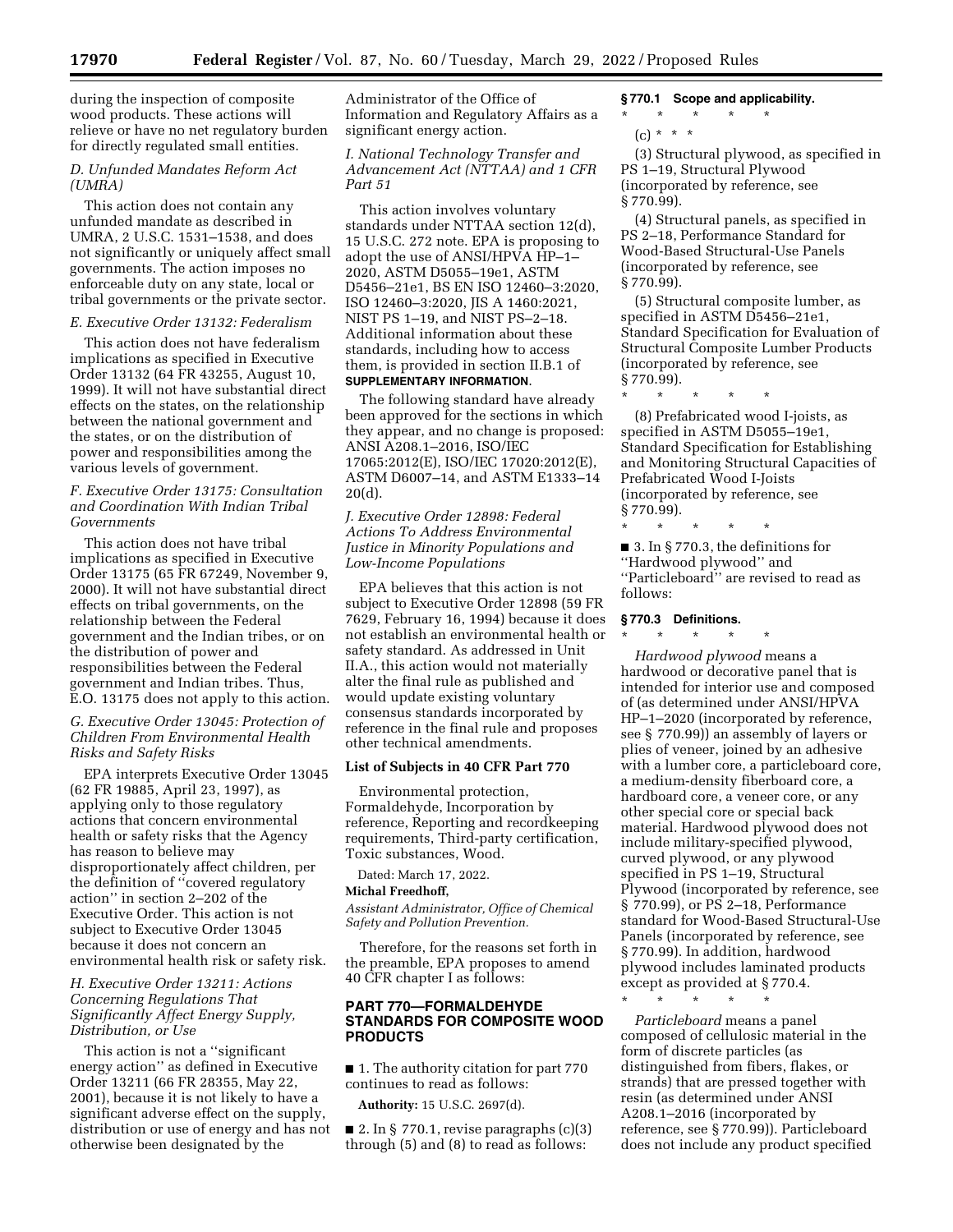in PS 2–18 (incorporated by reference, see § 770.99).

\* \* \* \* \* ■ 4. In § 770.4 revise paragraph (b)(2) to read as follows:

## **§ 770.4 Exemption from the hardwood plywood definition for certain laminated products.**

\* \* \* \* \*

(b) \* \* \* (2) Each petition should provide all

available and relevant information, including studies conducted and formaldehyde emissions data. Submit petitions to: TSCA Confidential Business Information Center (7407M), WJC East; Room 6428; Attn: TSCA Title VI Program, U.S. Environmental Protection Agency, 1200 Pennsylvania Avenue NW, Washington, DC 20460– 0001.

\* \* \* \* \*

■ 5. Amend § 770.7 by:

 $\blacksquare$  a. Revising paragraphs (a)(5)(i)(A),  $(c)(1)(iii)$ ,  $(c)(2)(v)$ , and  $(c)(4)(i)(F)$ ;

 $\blacksquare$  b. Adding paragraph  $(c)(4)(i)(G);$  and ■ c. Revising the introductory text of paragraph (c)(4)(viii)(A) and paragraph  $(c)(4)(viii)(A)(3).$ 

The revisions and addition read as follows:

### **§ 770.7 Third-party certification.**

- $(a) * * * *$
- $(5) * * * *$
- $(i) * * * *$

(A) An on-site assessment by the EPA TSCA Title VI Product AB to determine whether the TPC meets the requirements of ISO/IEC 17065:2012(E), is in conformance with ISO/IEC 17020:2012(E) as required under ISO/ IEC 17065:2012(E) section 6.2.1 and section 6.2.2 (incorporated by reference, see § 770.99) and the EPA TSCA Title VI TPC requirements under this part. In performing the on-site assessment, the EPA TSCA Title VI Product AB must:

- \* \* \* \* \*
	- (c) \* \* \* \*
	- $(1) * * * *$

(iii) Have the ability to conduct inspections of composite wood products and properly train and supervise inspectors to inspect composite wood products in conformance with ISO/IEC 17020:2012(E) as required under ISO/ IEC 17065:2012(E) section 6.2.1 and section 6.2.2 (incorporated by reference, see § 770.99);

- \* \* \* \* \*
- (2) \* \* \*

(v) An affirmation of the TPC's ability to conduct inspections of composite wood products and properly train and supervise inspectors to inspect composite wood products in

conformance with ISO/IEC 17020:2012(E) as required under ISO/ IEC 17065:2012(E) section 6.2.1 and section 6.2.2 (incorporated by reference, see § 770.99);

- \* \* \* \* \*  $(4) * * * *$
- $(i) * * * *$

(F) Inspect each panel producer, its products, and its records at least quarterly in conformance with ISO/IEC 17020:2012(E) as required under ISO/ IEC 17065:2012(E) section 6.2.1 and section 6.2.2 (incorporated by reference, see § 770.99).

(G) In the event a government entity has identified the existence of unsafe conditions (*e.g.,* natural disasters, outbreaks, political unrest, epidemics, and pandemics) in the area of a composite wood product manufacturing panel producer that would prevent the required quarterly inspections from being conducted in person on-site, a TPC may opt to perform a remote quarterly inspection in lieu of the in person on-site inspection. Such a remote inspection may occur only during the period of the unsafe conditions. For such a remote inspection during the period of the unsafe conditions, the TPC must conduct a remote quarterly inspection via live remote technology (*e.g.,* video/ teleconference) operating as directed by the TPC to satisfy the requirements of paragraph (c)(4)(i)(F) of this section, and work with the panel producer quality control manager at that time to select, package, sign, and ship the TPC panels/ samples for the quarterly test according to § 770.20(c). TPCs and panel producers must remain in close communication with each other to ensure any changes or developments that might affect the panel producer or product type certification are managed according to the TSCA Title VI regulations. The standard practice for a TPC providing certification services for composite wood panel producers remains that a TPC conducts in person quarterly inspections and sample collection, packaging, signature, and shipping for quality control testing.

 $\star$   $\qquad$   $\star$   $\qquad$   $\star$ (viii) \* \* \*

(A) The following information for

each panel producer making composite wood products certified by the EPA TSCA Title VI TPC: \* \* \* \* \*

(3) Dates of quarterly inspections; for any inspection(s) conducted remotely in accordance with paragraph (c)(4)(i)(G) of this section, the TPC must certify that a government entity identified the

existence of unsafe conditions at the time of the inspection(s);

\* \* \* \* \* ■ 6. In § 770.15 revise paragraph  $(c)(1)(viii)$  to read as follows:

## **§ 770.15 Composite wood product certification.**

- \* \* \* \* \*
- (c) \* \* \*
- $(1) * * * *$

(viii) Results of an initial, on-site inspection by the TPC of the panel producer. In the event a government entity has identified the existence of unsafe conditions as outlined in § 770.7(c)(4)(i)(G) and in order to conduct the required initial, on-site inspection associated with new certification activities, the TPC may conduct a virtual inspection via on-site video/teleconference technology (operating as directed by the TPC) and that aligns with the standard operating procedure the TPC would normally employ during an in person inspection to satisfy the requirements of this paragraph (c)(1)(viii).

 $\blacksquare$  7. In § 770.17 revise paragraph  $(c)(2)$ to read as follows:

## **§ 770.17 No-added formaldehyde-based resins.**

\* \* \* \* \*

\* \* \* \* \*

(c) \* \* \*

(2) Ninety percent of the three months of routine quality control testing data and the results of the one primary or secondary method test (required under paragraphs (a)(3) and (4) of this section) must be shown to be no higher than 0.04 ppm.

\* \* \* \* \* ■ 8. In § 770.18 revise paragraph  $(d)(2)$ to read as follows:

**§ 770.18 Ultra low-emitting formaldehyde resins.** 

\* \* \* \* \*

(d) \* \* \* (2) Ninety percent of six months of routine quality control testing data and the results of two quarterly primary or secondary method tests (required under paragraphs (a)(3) and ((4) of this section) must be shown to be no higher than a ULEF-target value of 0.04 ppm. \* \* \* \* \*

 $\blacksquare$  9. In § 770.20 revise paragraphs (a)(1),  $(b)(1)(iii)$  and  $(vii)$ , and  $(d)(1)(iii)$  to read as follows:

### **§ 770.20 Testing requirements.**

 $(a) * * * *$ 

(1) All panels must be tested in an unfinished condition, prior to the application of a finishing or topcoat, as soon as possible after their production,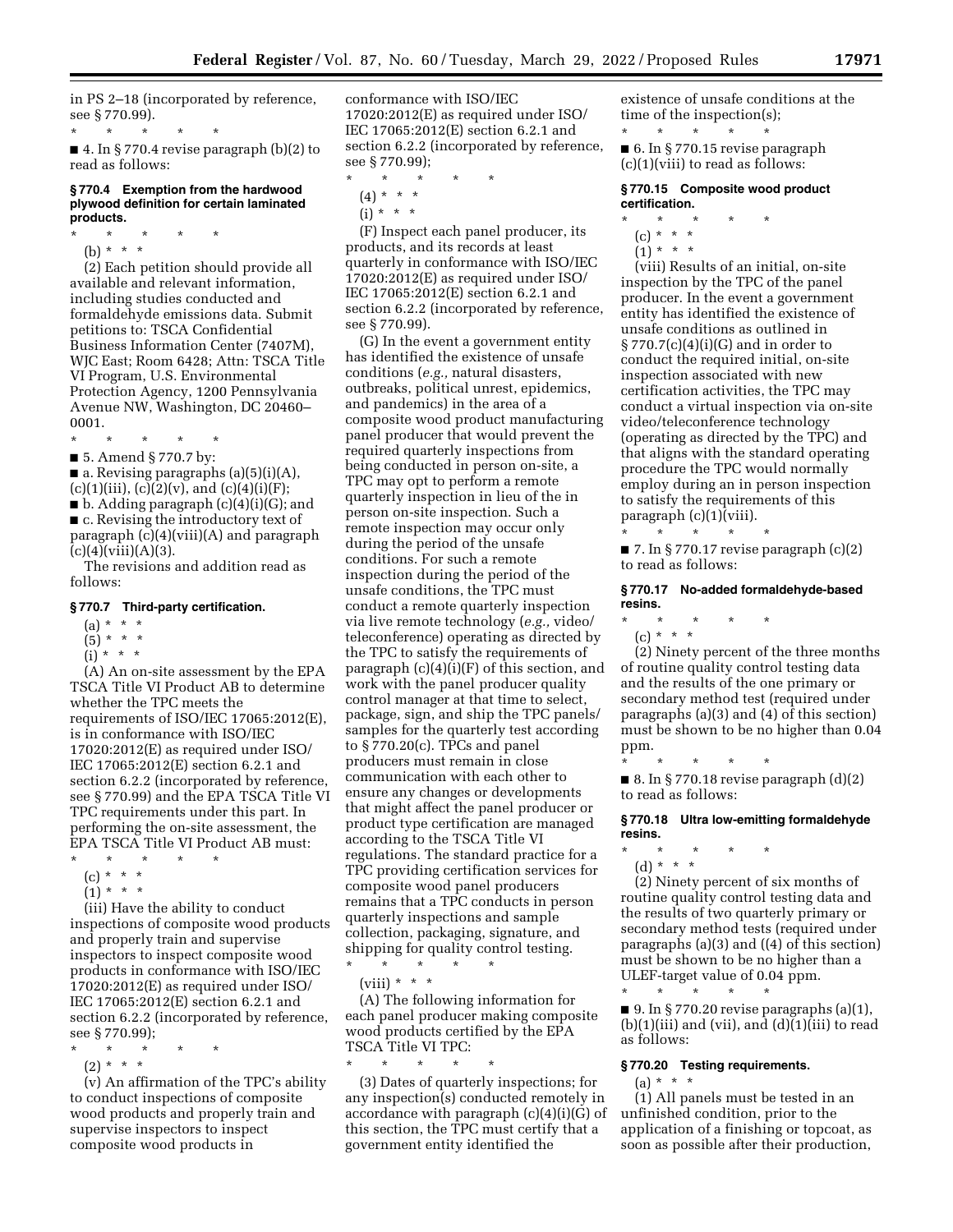but no later than 30 calendar days after the samples were produced.

- \* \* \* \* \* (b) \* \* \*
	- $(1)^*$  \* \* \*

(iii) BS EN ISO 12460–3:2020 (Gas Analysis Method) (incorporated by reference, see § 770.99) or ISO 12460– 3:2020 (Gas Analysis Method) (incorporated by reference, see § 770.99).

- \* \* \* \* \* (vii) JIS A 1460:2021 (24-hr Desiccator Method) (incorporated by reference, see
- § 770.99).
- \* \* \* \* \*
	- (d) \* \* \*  $(1) * * * *$

(iii) *Equivalence determination.* The ASTM D6007–14 method (incorporated by reference, see § 770.99) is considered equivalent to the ASTM E1333–14 method (incorporated by reference, see § 770.99) if the following condition is met: |*X*| + 0.88*S* ≤ *C*.

Where *C* is equal to: 0.026 for the lower range; 0.038 for the intermediate range; and 0.052 for the upper range. \* \* \* \* \*

■ 10. Revise § 770.99 to read as follows:

#### **§ 770.99 Incorporation by reference.**

Certain material is incorporated by reference into this [chapter/subchapter/ part/subpart] with the approval of the Director of the Federal Register in accordance with 5 U.S.C. 552(a) and 1 CFR part 51. To enforce any edition other than that specified in this section, the Environmental Protection Agency (EPA) must publish a document in the **Federal Register** and the material must be available to the public. All approved material is available for inspection at the EPA and at the National Archives and Records Administration (NARA). Contact EPA at: OPPT Docket in the Environmental Protection Agency Docket Center (EPA/DC), West William Jefferson Clinton Bldg., Rm. 3334, 1301 Constitution Ave. NW, Washington, DC. The EPA/DC Public Reading Room hours of operation are 8:30 a.m. to 4:30 p.m., Monday through Friday, excluding legal holidays. The telephone number of the EPA/DC Public Reading room is (202) 566–1744, and the telephone number for the OPPT Docket is (202) 566–0280. For information on the availability of this material at NARA, email: *[fr.inspection@nara.gov](mailto:fr.inspection@nara.gov)*, or go to: *[www.archives.gov/federal-register/cfr/](http://www.archives.gov/federal-register/cfr/ibr-locations.html)  [ibr-locations.html](http://www.archives.gov/federal-register/cfr/ibr-locations.html)*. The material may be obtained from the following source(s):

(a) *APA.* APA—The Engineered Wood Association, 7011 S 19th Street, Tacoma, WA 98466–5333; (253) 565– 6600; *[www.apawood.org.](http://www.apawood.org)* 

(1) ANSI A190.1–2017, Standard for Wood Products—Structural Glued Laminated Timber, Approved January 24, 2017; IBR approved for § 770.1(c). (2) [Reserved]

(b) *ASTM.* ASTM International, 100 Barr Harbor Dr., P.O. Box C700, West Conshohocken, PA 19428–2959; (877) 909–ASTM; *[www.astm.org.](http://www.astm.org)* 

(1) ASTM D5055–19e1, Standard Specification for Establishing and Monitoring Structural Capacities of Prefabricated Wood I-Joists, Approved January 2020; IBR approved for  $\S 770.1(c)$ .

(2) ASTM D5456–21e1, Standard Specification for Evaluation of Structural Composite Lumber Products, Approved June 2021; IBR approved for  $\S 770.1(c)$ .

(3) ASTM D5582–14, Standard Test Method for Determining Formaldehyde Levels from Wood Products Using a Desiccator, Approved August 1, 2014; IBR approved for § 770.20(b).

(4) ASTM D6007–14, Standard Test Method for Determining Formaldehyde Concentrations in Air from Wood Products Using a Small-Scale Chamber, Approved October 1, 2014; IBR approved for §§ 770.3; 770.7(a) through  $(c)$ ; 770.15 $(c)$ ; 770.17 $(a)$ ; 770.18 $(a)$ ; 770.20(b) through (d).

(5) ASTM E1333–14, Standard Test Method for Determining Formaldehyde Concentrations in Air and Emission Rates from Wood Products Using a Large Chamber, Approved October 1, 2014; IBR approved for §§ 770.3; 770.7(a) through (c); 770.10(b); 770.15(c); 770.17(a); 770.18(a); 770.20(c) and (d).

(c) *BSI.* British Standards Institute, 12950 Worldgate Dr., Suite 800, Herndon, VA 20170; (800) 862–4977; *[www.bsigroup.com/](http://www.bsigroup.com/)*.

(1) BS EN ISO 12460–3:2020, Woodbased panels.—Determination of formaldehyde release—Part 3: Gas analysis method, October 2020; IBR approved for § 770.20(b).

(2) BS EN ISO 12460–5:2015 E, Wood based panels.—Determination of formaldehyde release—Part 5: Extraction method (called the perforator method), December 2015; IBR approved for § 770.20(b).

(d) *CPA.* Composite Panel Association, 19465 Deerfield Avenue, Suite 306, Leesburg, Virginia 20176; (703) 724–1128;

*[www.compositepanel.org](http://www.compositepanel.org)*. (1) ANSI A135.4–2012, Basic Hardboard, Approved June 8, 2012; IBR approved for § 770.3.

(2) ANSI A135.5–2012, Prefinished Hardboard Paneling, Approved March 29, 2012; IBR approved for § 770.3.

(3) ANSI A135.6–2012, Engineered Wood Siding, Approved June 5, 2012; IBR approved for § 770.3.

(4) ANSI A135.7–2012, Engineered Wood Trim, Approved July 17, 2012; IBR approved for § 770.3.

(5) ANSI A208.1–2016, Particleboard, Approved May 12, 2016; IBR approved for § 770.3.

(6) ANSI A208.2–2016, Medium Density Fiberboard (MDF) for Interior Applications, Approved May 12, 2016; IBR approved for § 770.3.

(e) *Georgia Pacific.* Georgia-Pacific Chemicals LLC, 133 Peachtree Street, Atlanta, GA 30303; (877) 377–2737; *[www.gp-dmc.com/default.aspx.](http://www.gp-dmc.com/default.aspx)* 

(1) The Dynamic Microchamber computer integrated formaldehyde test system, User Manual, revised March 2007 (DMC 2007 User's Manual); IBR approved for § 770.20(b).

(2) The GP Dynamic Microchamber Computer-integrated formaldehyde test system, User Manual, copyright 2012 (DMC 2012 GP User's Manual); IBR approved for § 770.20(b).

(f) *HPVA.* Decorative Hardwoods Association (formerly known as Hardwood Plywood and Veneer Association (HPVA), 42777 Trade West Dr., Sterling, VA 20166; (703) 435–2900; *[www.decorativehardwoods.org](http://www.decorativehardwoods.org)*.

(1) ANSI/HPVA HP–1–2020, American National Standard for Hardwood and Decorative Plywood, Approved August 17, 2020; IBR approved for § 770.3.

(2) [Reserved]

(g) *ISO.* International Organization for Standardization, 1, ch. de la Voie-Creuse, CP 56, CH–1211, Geneve 20, Switzerland; +41–22–749–01–11; *[www.iso.org](http://www.iso.org)*.

(1) ISO 12460–3:2020, Wood-based panels.—Determination of formaldehyde release—Part 3: Gas analysis method, October 2020; IBR approved for § 770.20(b).

(2) ISO/IEC 17011:2017(E) Conformity assessments—requirements for accreditation bodies accrediting conformity assessments bodies (Second Edition), November 2017; IBR approved for §§ 770.3; 770.7(a) and (b).

(3) ISO/IEC 17020:2012(E), Conformity assessment—Requirements for the operation of various bodies performing inspection, Second edition, 2012–03–01; IBR approved for §§ 770.3; 770.7(a) through (c).

(4) ISO/IEC 17025:2017(E) General requirements for the competence of testing and calibration laboratories (Third Edition), November 2017; IBR approved for §§ 7703.3; 770.7(a) through (c).

(5) ISO/IEC 17065:2012(E), Conformity assessment—Requirements